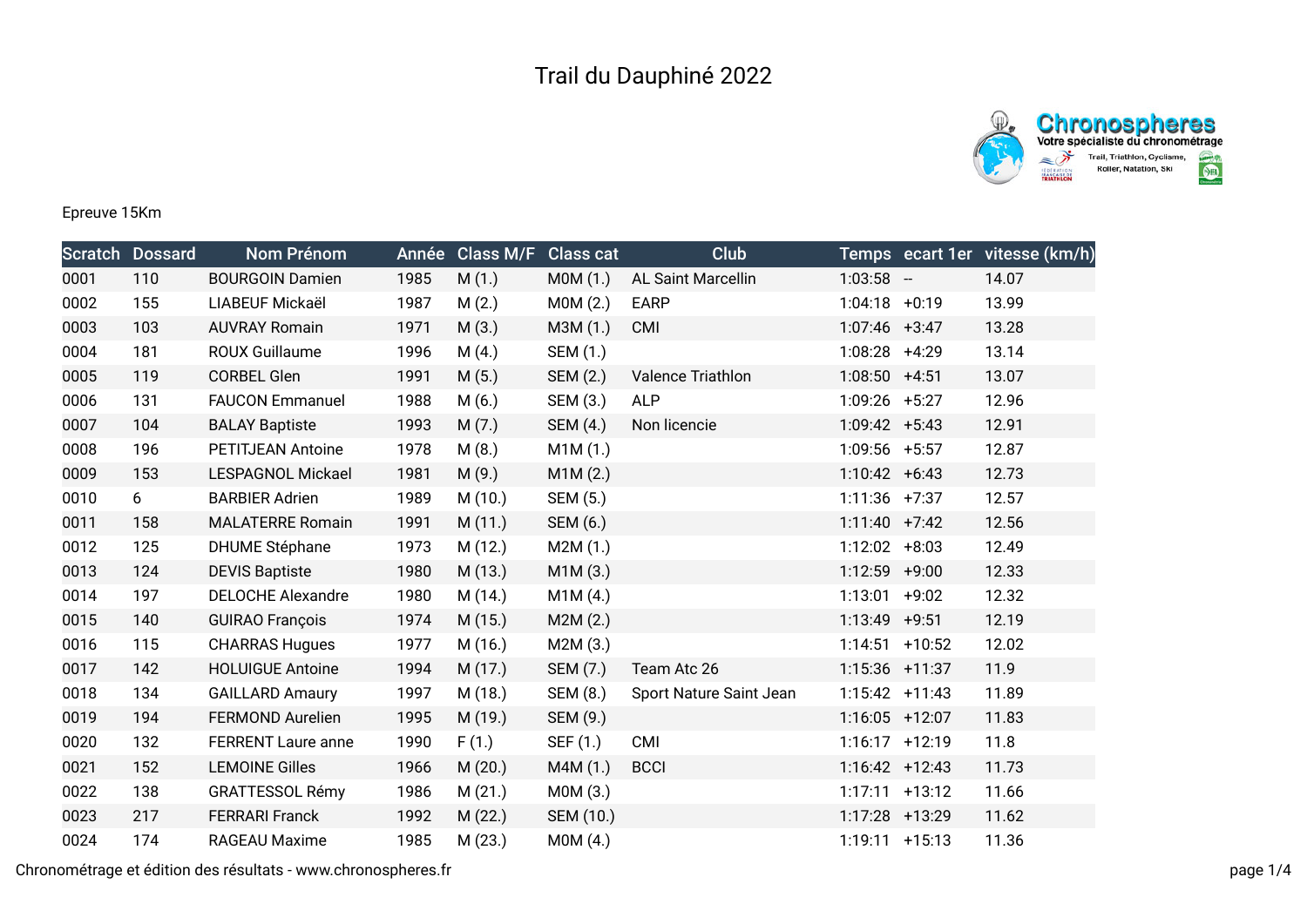|      | <b>Scratch Dossard</b> | Nom Prénom                 | Année | Class M/F Class cat |           | Club                           |                   | Temps ecart 1er vitesse (km/h) |
|------|------------------------|----------------------------|-------|---------------------|-----------|--------------------------------|-------------------|--------------------------------|
| 0025 | 114                    | <b>CHARASSON Théry</b>     | 1987  | M(24.)              | MOM(5.)   |                                | $1:19:22 + 15:23$ | 11.34                          |
| 0026 | 179                    | ROUCOU Thibault            | 1989  | M (25.)             | SEM (11.) |                                | $1:19:57$ +15:58  | 11.26                          |
| 0027 | 108                    | <b>BOICIUC loan</b>        | 1986  | M (26.)             | MOM(6.)   |                                | $1:20:11$ +16:12  | 11.22                          |
| 0028 | 128                    | <b>ESSAMLALI Redouane</b>  | 1968  | M(27.)              | M3M (2.)  |                                | $1:20:54$ +16:55  | 11.12                          |
| 0029 | 282                    | <b>MOULIN Julie</b>        | 1992  | F(2.)               | SEF (2.)  |                                | $1:21:34$ +17:36  | 11.03                          |
| 0030 | 169                    | POURNAIN Gaétan            | 1974  | M(28.)              | M2M(4.)   |                                | $1:21:55$ +17:56  | 10.99                          |
| 0031 | 135                    | <b>GARNIAUX Benjamin</b>   | 1974  | M (29.)             | M2M(5.)   |                                | $1:21:56$ +17:58  | 10.98                          |
| 0032 | 183                    | <b>SERVIEN Thomas</b>      | 1985  | M (30.)             | M0M (7.)  |                                | $1:21:57$ +17:59  | 10.98                          |
| 0033 | 107                    | <b>BOGIRAUD Vincent</b>    | 1980  | M(31.)              | M1M(5.)   |                                | $1:22:04$ +18:05  | 10.97                          |
| 0034 | 129                    | <b>ETEVENOT Alice</b>      | 1994  | F(3.)               | SEF (3.)  | <b>Passion Trail Dieulefit</b> | $1:22:12$ +18:14  | 10.95                          |
| 0035 | 177                    | <b>RIVAIL Thomas</b>       | 1985  | M (32.)             | MOM(8.)   |                                | $1:22:31$ +18:32  | 10.91                          |
| 0036 | 141                    | <b>GUNSETT Patrick</b>     | 1961  | M (33.)             | M5M (1.)  | Jogging club portois           | $1:22:43$ +18:45  | 10.88                          |
| 0037 | 193                    | PELISSIER Jerome           | 1965  | M (34.)             | M4M(2.)   | Cs galaurien                   | $1:23:13$ +19:15  | 10.81                          |
| 0038 | 120                    | <b>DAMIRON Florian</b>     | 1985  | M (35.)             | M0M (9.)  |                                | 1:23:50 +19:51    | 10.74                          |
| 0039 | 198                    | <b>VANDRE Julien</b>       | 1982  | M (36.)             | M1M (6.)  | <b>ALP</b>                     | 1:24:49 +20:51    | 10.61                          |
| 0040 | 113                    | <b>CHARASSON Guillaume</b> | 1985  | M (37.)             | M0M (10.) |                                | 1:24:56 +20:58    | 10.59                          |
| 0041 | 145                    | <b>JEAN David</b>          | 1985  | M (38.)             | M0M (11.) |                                | $1:25:09$ +21:10  | 10.57                          |
| 0042 | 139                    | <b>GUERU Didier</b>        | 1976  | M (39.)             | M2M(6.)   |                                | $1:25:18$ +21:19  | 10.55                          |
| 0043 | 165                    | PACAUD Stephanie           | 1974  | F(4.)               | M2F(1.)   | EARP                           | $1:25:23$ +21:25  | 10.54                          |
| 0044 | 188                    | <b>TROULLIER Philippe</b>  | 1967  | M(40.)              | M4M (3.)  |                                | $1:25:24$ +21:26  | 10.54                          |
| 0045 | 147                    | JEAN Sébastien             | 1973  | M(41.)              | M2M (7.)  | Yayos                          | $1:25:31$ +21:32  | 10.52                          |
| 0046 | 192                    | <b>YUNG Mikael</b>         | 1986  | M (42.)             | M0M (12.) |                                | $1:25:52$ +21:53  | 10.48                          |
| 0047 | 182                    | <b>SERRES Mathieu</b>      | 1985  | M(43.)              | M0M (13.) |                                | $1:26:37$ +22:38  | 10.39                          |
| 0048 | 173                    | <b>PUJOL Laurent</b>       | 1981  | M (44.)             | M1M(7.)   |                                | $1:26:39$ +22:40  | 10.39                          |
| 0049 | 267                    | <b>GUEGUEN Frederic</b>    | 1982  | M (45.)             | M1M(8.)   |                                | $1:27:12 +23:14$  | 10.32                          |
| 0050 | 161                    | MILAZZOTTO William         | 1985  | M (46.)             | M0M (14.) |                                | $1:27:52$ +23:53  | 10.24                          |
| 0051 | 150                    | LE MAUFF Soazic            | 1986  | F(5.)               | M0F (1.)  | MACADAM07                      | $1:28:12 +24:13$  | 10.2                           |
| 0052 | 133                    | <b>FINET Julien</b>        | 1988  | M (47.)             | SEM (12.) |                                | $1:28:32 +24:33$  | 10.16                          |
| 0053 | 189                    | <b>TURC Simon</b>          | 1985  | M (48.)             |           | M0M (15.) RUN IN CHARPEY       | 1:28:49 +24:50    | 10.13                          |
| 0054 | 178                    | <b>ROBIN Yves</b>          | 1978  | M (49.)             | M1M(9.)   | <b>YAYOS</b>                   | $1:30:01$ +26:02  | 10 <sup>°</sup>                |
| 0055 | 105                    | <b>BANC Stéphane</b>       | 1977  | M(50.)              | M2M(8.)   | <b>ASAH</b>                    | 1:30:06 +26:07    | 9.99                           |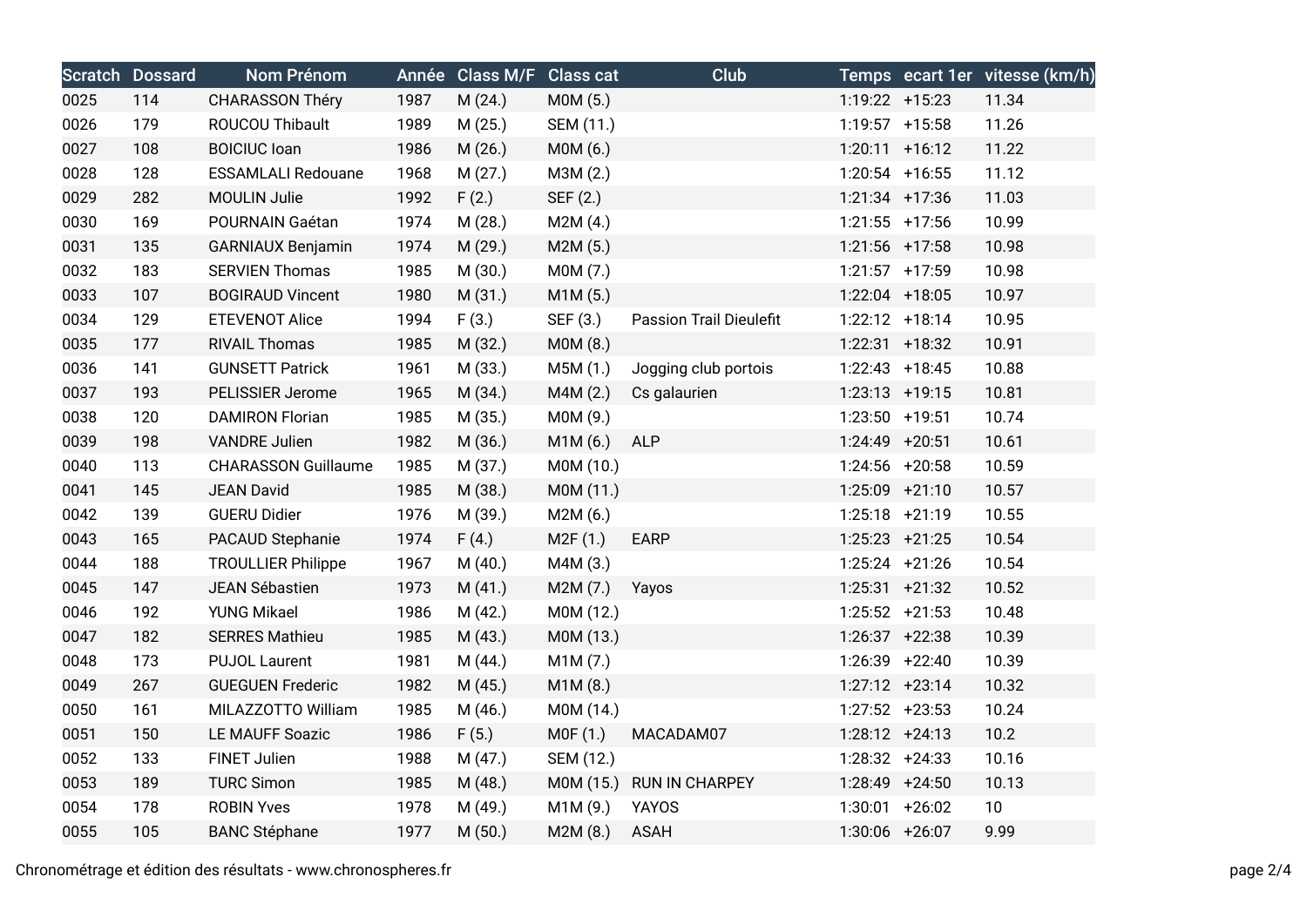|      | <b>Scratch Dossard</b> | <b>Nom Prénom</b>            |      | Année Class M/F | <b>Class cat</b>    | Club                         |                   | Temps ecart 1er vitesse (km/h) |
|------|------------------------|------------------------------|------|-----------------|---------------------|------------------------------|-------------------|--------------------------------|
| 0056 | 218                    | <b>JANVIER Michel</b>        | 1966 | M(51.)          | M4M(4.)             |                              | $1:30:21$ +26:22  | 9.96                           |
| 0057 | 117                    | <b>CHRISTOPHE M</b>          | 1964 | M (52.)         | M4M (5.)            |                              | $1:30:22 + 26:23$ | 9.96                           |
| 0058 | 191                    | <b>VERCASSON Pierre</b>      | 1968 | M(53.)          | M3M (3.)            |                              | $1:30:22 +26:23$  | 9.96                           |
| 0059 | 172                    | PRUDHOMME Sebastien          | 1984 | M (54.)         | M0M (16.)           |                              | $1:30:43 + 26:44$ | 9.92                           |
| 0060 | 170                    | <b>POUZET Geoffrey</b>       | 1989 | M(55.)          | SEM (13.) BCCI      |                              | $1:31:14$ +27:15  | 9.86                           |
| 0061 | 180                    | <b>ROUIT Philippe</b>        | 1968 | M(56.)          | M3M (4.)            |                              | $1:32:13$ +28:15  | 9.76                           |
| 0062 | 157                    | <b>MAISONNEUVE Nicolas</b>   | 1987 | M (57.)         |                     | M0M (17.) RAPTATUS           | $1:32:25$ +28:26  | 9.74                           |
| 0063 | 146                    | JEAN Élodie                  | 1986 | F(6.)           | MOF(2.)             |                              | $1:33:40 +29:42$  | 9.61                           |
| 0064 | 166                    | PAIN David                   | 1971 | M (58.)         | M3M (5.)            | <b>ALP</b>                   | $1:33:42 +29:43$  | 9.6                            |
| 0065 | 156                    | <b>LOUVET Anthony</b>        | 1986 | M (59.)         | M0M (18.)           |                              | $1:34:01$ +30:03  | 9.57                           |
| 0066 | 106                    | <b>BENA Eric</b>             | 1972 | M(60.)          | M3M (6.)            |                              | $1:34:10 + 30:11$ | 9.56                           |
| 0067 | 154                    | <b>LIABEUF Eric</b>          | 1963 | M(61.)          | M4M (6.)            |                              | $1:34:41 + 30:42$ | 9.5                            |
| 0068 | 111                    | <b>BRUNEL Vincent</b>        | 1972 | M(62.)          | M3M (7.)            |                              | $1:35:16$ +31:17  | 9.45                           |
| 0069 | 122                    | DAVID Julien                 | 1986 | M(63.)          | M0M (19.)           |                              | $1:35:30 +31:31$  | 9.42                           |
| 0070 | 163                    | NOHARET Rémi                 | 1989 | M(64.)          | SEM (14.)           |                              | 1:35:38 +31:39    | 9.41                           |
| 0071 | 149                    | LANTHEAUME Jean-Luc          | 1964 | M (65.)         | M4M (7.)            | ALP (Athlé loisirs Pizançon) | $1:36:15$ +32:16  | 9.35                           |
| 0072 | 121                    | <b>DAUTHUN David</b>         | 1980 | M(66.)          | M1M (10.) Platinium |                              | $1:37:41$ +33:42  | 9.21                           |
| 0073 | 176                    | <b>REYNAUD Claudine</b>      | 1970 | F(7.)           | M3F (1.)            |                              | $1:37:44$ +33:45  | 9.21                           |
| 0074 | 164                    | <b>ORLANDI Stephane</b>      | 1973 | M(67.)          | M2M (9.)            |                              | $1:39:01$ +35:02  | 9.09                           |
| 0075 | 123                    | <b>DESCATOIRE Sébastien</b>  | 1985 | M (68.)         | M0M (20.) Yayos     |                              | $1:39:17$ +35:18  | 9.06                           |
| 0076 | 160                    | MCHAWRAB Safwan              | 1977 | M (69.)         | M2M (10.)           |                              | $1:39:47$ +35:48  | 9.02                           |
| 0077 | 175                    | RAIMUNDO Jacques             | 1964 | M (70.)         | M4M (8.)            | Jogging club portois         | $1:40:22 +36:23$  | 8.97                           |
| 0078 | 102                    | <b>ANDRES Nora</b>           | 1976 | F(8.)           | M2F (2.)            | <b>FOOTIN RAMBERTOIS</b>     | $1:40:32 +36:33$  | 8.95                           |
| 0079 | 186                    | <b>TARPIN-LYONNET Marine</b> | 1990 | F(9.)           | SEF (4.)            | Jogging club portois         | $1:40:50 +36:51$  | 8.92                           |
| 0080 | 258                    | <b>CHABANEL Laurent</b>      | 1984 | M(71.)          | M0M (21.)           |                              | $1:42:37$ +38:38  | 8.77                           |
| 0081 | 250                    | <b>CHABANEL Mathilde</b>     | 1986 | F(10.)          | MOF(3.)             |                              | $1:42:37$ +38:38  | 8.77                           |
| 0082 | 283                    | <b>LEMERCIER Fabien</b>      | 1983 | M(72.)          | M0M (22.)           |                              | 1:43:38 +39:39    | 8.68                           |
| 0083 | 118                    | <b>CLAVEL Alain</b>          | 1959 | M (73.)         | M5M(2.)             |                              | $1:43:53$ +39:54  | 8.66                           |
| 0084 | 144                    | <b>JACOB Pierre</b>          | 1956 | M (74.)         | M6M (1.)            |                              | $1:44:13 +40:15$  | 8.63                           |
| 0085 | 136                    | <b>GIL Amandine</b>          | 1983 | F(11.)          | MOF(4.)             |                              | $1:45:30 +41:31$  | 8.53                           |
| 0086 | 127                    | <b>DUCROS Francis</b>        | 1966 | M (75.)         | M4M (9.)            |                              | $1:45:49$ +41:50  | 8.5                            |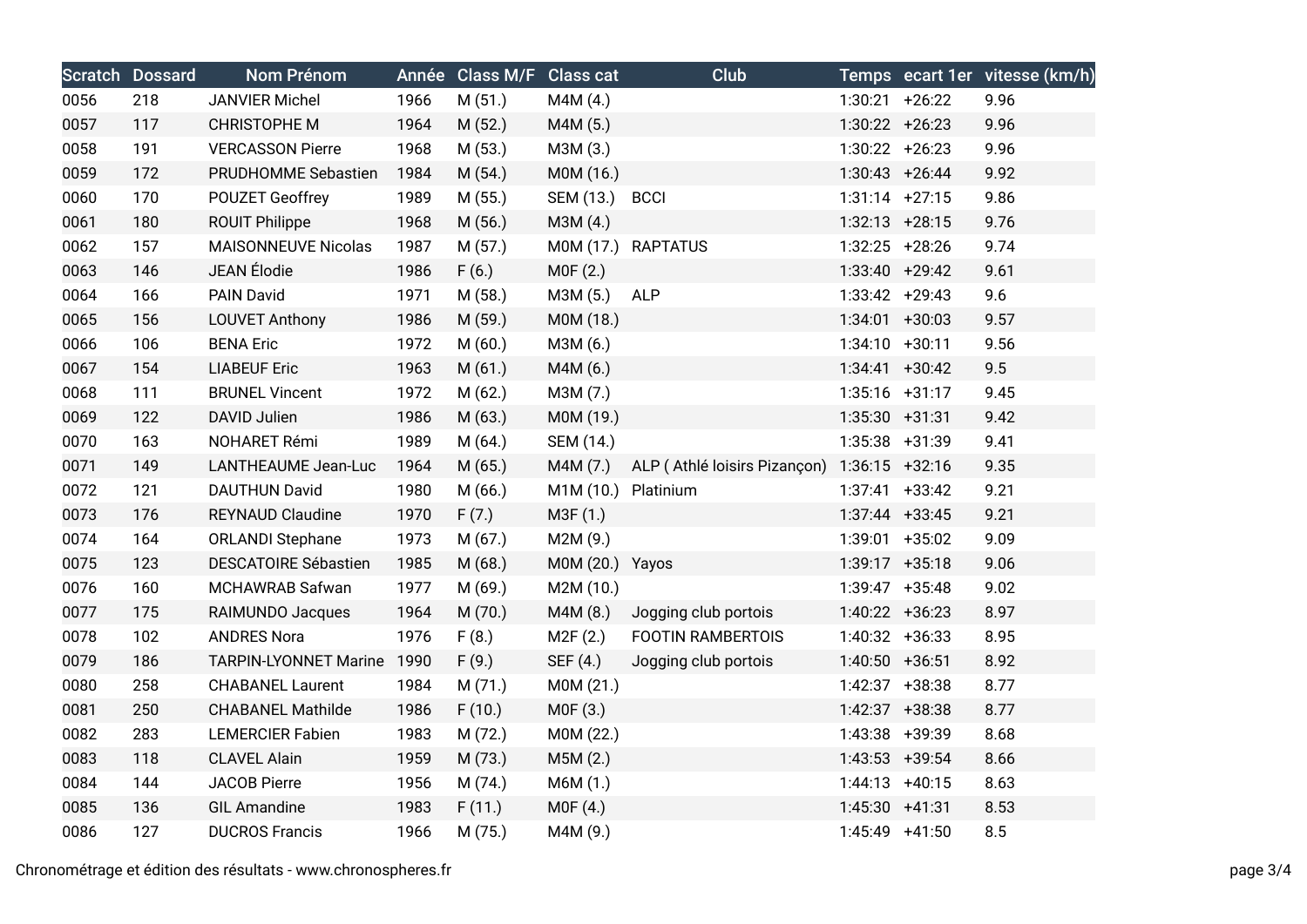|      | <b>Scratch Dossard</b> | Nom Prénom                   |      | Année Class M/F Class cat |               | <b>Club</b>             |                  |                  | Temps ecart 1er vitesse (km/h) |
|------|------------------------|------------------------------|------|---------------------------|---------------|-------------------------|------------------|------------------|--------------------------------|
| 0087 | 126                    | <b>DUBOIS Hugues</b>         | 1961 | M(76.)                    | M5M (3.)      |                         | 1:46:08          | +42:09           | 8.48                           |
| 0088 | 210                    | PIALAT Arnaud                | 1981 | M(77.)                    | M1M (11.) ALP |                         | 1:48:05          | +44:06           | 8.33                           |
| 0089 | 335                    | <b>OLIVIER Jean Claude</b>   | 1961 | M(78.)                    | M5M(4.)       |                         | 1:48:58          | +44:59           | 8.26                           |
| 0090 | 112                    | <b>CARRETTE Marie-Noelle</b> | 1968 | F(12.)                    | M3F (2.)      |                         | 1:50:51          | +46:52           | 8.12                           |
| 0091 | 130                    | FANGEAT André                | 1947 | M (79.)                   | M8M (1.)      |                         |                  | $1:56:22$ +52:23 | 7.73                           |
| 0092 | 109                    | <b>BOUIX Alexandre</b>       | 1981 | M(80.)                    | M1M (12.)     |                         | $2:00:16$ +56:17 |                  | 7.48                           |
| 0093 | 187                    | <b>TRICHET Clara</b>         | 2002 | F(13.)                    | EST(1.)       | EARV - S/L USA CHABEUIL | $2:07:32$ +63:34 |                  | 7.06                           |
| 0094 | 199                    | <b>SANCHEZ Mathilde</b>      | 1989 | F(14.)                    | SEF (5.)      | <b>EARP</b>             | 2:13:57          | +69:58           | 6.72                           |
| 0095 | 101                    | <b>ALT Sylvain</b>           | 1962 | M(81.)                    | M5M (5.)      |                         | 2:23:37          | +79:38           | 6.27                           |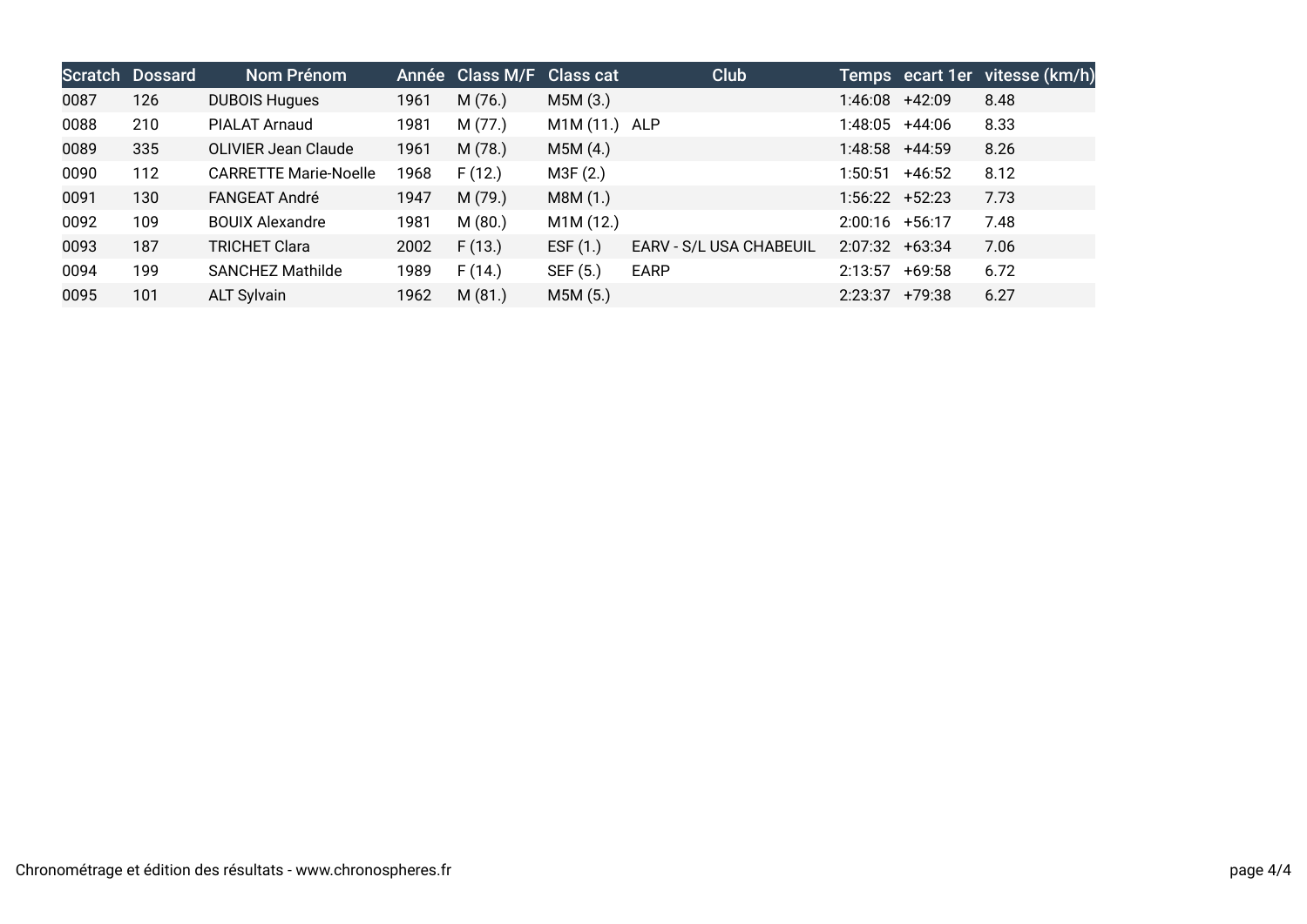



## Epreuve 8Km

|      | <b>Scratch Dossard</b> | Nom Prénom                     |      | Année Class M/F Class cat |                 | Club                      |                   | Temps ecart 1er vitesse (km/h) |
|------|------------------------|--------------------------------|------|---------------------------|-----------------|---------------------------|-------------------|--------------------------------|
| 0001 | $5\phantom{.0}$        | <b>BARBERA Jean-Christophe</b> | 1987 | M(1.)                     | MOM(1.)         |                           | $0:35:23 -$       | 13.57                          |
| 0002 | 28                     | <b>COSTE Bastien</b>           | 1996 | M(2.)                     | SEM (1.)        |                           | $0:36:05$ +0:42   | 13.3                           |
| 0003 | 47                     | <b>GONZALVEZ Lilian</b>        | 1991 | M(3.)                     | SEM (2.)        | LE TEIL COURT             | $0:36:10 + 0:47$  | 13.27                          |
| 0004 | 17                     | <b>BRAYMAND Yann</b>           | 1988 | M(4.)                     | SEM (3.)        |                           | $0:36:28$ +1:05   | 13.16                          |
| 0005 | 12                     | <b>BONTHOUX Anthony</b>        | 1988 | M(5.)                     | SEM (4.)        |                           | $0:36:55$ +1:32   | 13                             |
| 0006 | 13                     | <b>BOSCH Jérôme</b>            | 1970 | M(6.)                     | M3M (1.)        | Cs mezzavia               | $0:37:12 +1:49$   | 12.9                           |
| 0007 | 88                     | <b>SERVERA Kevin</b>           | 2004 | M(7.)                     | <b>JUM (1.)</b> | AL Saint Marcellin        | $0:39:17 +3:54$   | 12.22                          |
| 0008 | 98                     | JOSEPH Florian                 | 1999 | M(8.)                     | SEM (5.)        | <b>EARP</b>               | $0:40:15$ +4:52   | 11.92                          |
| 0009 | 30                     | <b>COURT Mathieu</b>           | 1991 | M(9.)                     | SEM (6.)        | Jogging club portois      | $0:40:20$ +4:57   | 11.9                           |
| 0010 | 23                     | <b>CHAMBRIS Thomas</b>         | 1998 | M(10.)                    | SEM (7.)        |                           | $0:40:47 + 5:24$  | 11.77                          |
| 0011 | 32                     | <b>DECARD Frederic</b>         | 1972 | M(11.)                    | M3M (2.)        | <b>AL Saint Marcellin</b> | $0:40:53$ +5:30   | 11.74                          |
| 0012 | 11                     | <b>BONNAUD Maxime</b>          | 1993 | M (12.)                   | SEM (8.)        |                           | $0:41:34 +6:11$   | 11.54                          |
| 0013 | 3                      | <b>ASTIER Salomé</b>           | 2006 | F(1.)                     | CAF (1.)        | TRP/EARP                  | $0:41:36$ +6:13   | 11.53                          |
| 0014 | 55                     | <b>JOSEPH Franck</b>           | 1970 | M (13.)                   | M3M (3.)        | <b>EARP</b>               | $0:41:42 +6:19$   | 11.51                          |
| 0015 | 25                     | <b>CHEYLAN Gilles</b>          | 1959 | M(14.)                    | M5M (1.)        |                           | $0:42:52$ +7:29   | 11.2                           |
| 0016 | 18                     | <b>BRIET Thomas</b>            | 1980 | M (15.)                   | M1M (1.)        | <b>EARP</b>               | $0:43:17$ +7:54   | 11.09                          |
| 0017 | 100                    | <b>BOUFFAUD Philippe</b>       | 1964 | M (16.)                   | M4M (1.)        |                           | $0:43:21$ +7:58   | 11.07                          |
| 0018 | 802                    | <b>BOISIER Lucie</b>           | 2000 | F(2.)                     | ESF (1.)        |                           | $0:43:26$ +8:03   | 11.05                          |
| 0019 | 78                     | POMAREL Pierre-Jean            | 1979 | M (17.)                   | M1M(2.)         | Jogging club portois      | $0:44:33 +9:10$   | 10.77                          |
| 0020 | 881                    | <b>BOUSSEAU Roch</b>           | 2003 | M (18.)                   | <b>JUM (2.)</b> |                           | $0:44:40 +9:17$   | 10.74                          |
| 0021 | 40                     | <b>FANGEAT Bernard</b>         | 1956 | M (19.)                   | M6M (1.)        | <b>DAC</b>                | $0:45:22 +9:59$   | 10.58                          |
| 0022 | 827                    | <b>FERREL Christian</b>        | 1969 | M(20.)                    | M3M (4.)        |                           | $0:45:30 + 10:07$ | 10.55                          |
| 0023 | 83                     | <b>ROUBY Noemie</b>            | 2005 | F(3.)                     | CAF (2.)        | <b>Team Running Pilat</b> | $0:45:56$ +10:33  | 10.45                          |
| 0024 | 37                     | <b>DURET Louis</b>             | 1997 | M(21.)                    | SEM (9.)        |                           | $0:46:01$ +10:38  | 10.43                          |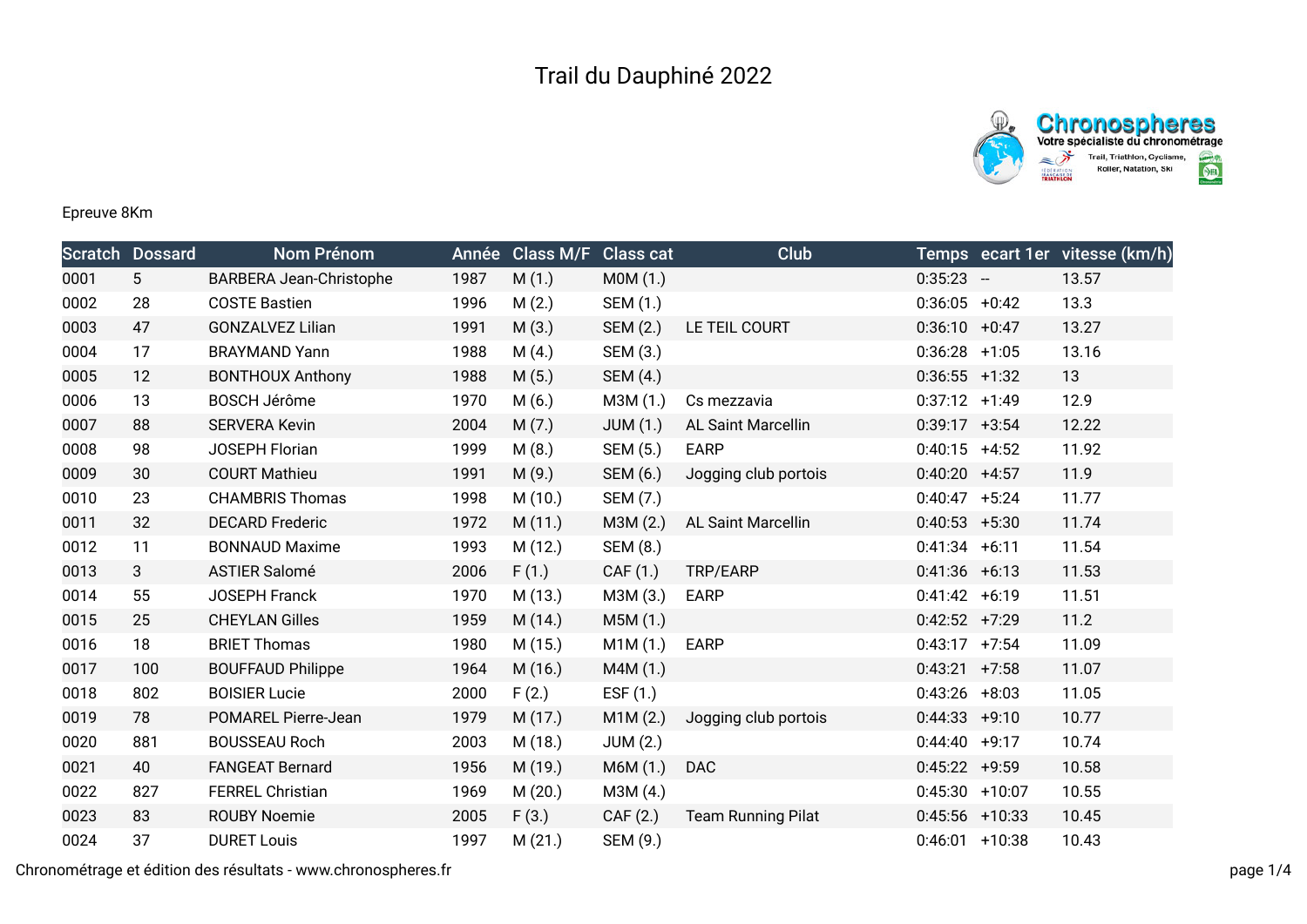|      | <b>Scratch Dossard</b> | Nom Prénom                |      | Année Class M/F Class cat |           | <b>Club</b>          |                   | Temps ecart 1er vitesse (km/h) |
|------|------------------------|---------------------------|------|---------------------------|-----------|----------------------|-------------------|--------------------------------|
| 0025 | 834                    | <b>GARAUT Florian</b>     | 1979 | M (22.)                   | M1M(3.)   | <b>JCP</b>           | $0:46:10 + 10:47$ | 10.4                           |
| 0026 | 31                     | DE MARIGNAN Philippe      | 1997 | M(23.)                    | SEM (10.) |                      | $0:46:16$ +10:53  | 10.37                          |
| 0027 | 50                     | <b>GUILHOT Jean-Denis</b> | 1967 | M(24.)                    | M4M(2.)   | <b>ASPTT VALENCE</b> | $0:46:38$ +11:15  | 10.29                          |
| 0028 | 93                     | <b>VERON Kevin</b>        | 1988 | M(25.)                    | SEM (11.) |                      | $0:47:07$ +11:44  | 10.19                          |
| 0029 | 893                    | Abdourraquib              | 1981 | F(4.)                     | M1F(1.)   |                      | $0:47:28$ +12:05  | 10.11                          |
| 0030 | 94                     | VILLEMAZET Jean-Michel    | 1971 | M(26.)                    | M3M (5.)  | <b>TRGV</b>          | $0:47:50$ +12:27  | 10.03                          |
| 0031 | 805                    | <b>LOT Stephanie</b>      | 1976 | F(5.)                     | M2F(1.)   | EARP                 | $0:48:18$ +12:55  | 9.94                           |
| 0032 | 90                     | <b>TAILLEZ Manon</b>      | 1995 | F(6.)                     | SEF (1.)  | Team Atc 26          | $0:48:37$ +13:14  | 9.87                           |
| 0033 | 59                     | <b>KOCON Ewa</b>          | 1980 | F(7.)                     | M1F(2.)   |                      | $0:49:01$ +13:38  | 9.79                           |
| 0034 | 91                     | <b>TERRU Mathieu</b>      | 1980 | M(27.)                    | M1M(4.)   | EACR                 | 0:49:02 +13:39    | 9.79                           |
| 0035 | 42                     | <b>FOSSEY Gerald</b>      | 1958 | M (28.)                   | M5M (2.)  |                      | $0:49:16$ +13:53  | 9.74                           |
| 0036 | 86                     | <b>SARMEO Philippe</b>    | 1961 | M (29.)                   | M5M (3.)  | Jogging club portois | $0:49:26$ +14:03  | 9.71                           |
| 0037 | 82                     | <b>ROUBY Laurence</b>     | 1974 | F(8.)                     | M2F(2.)   | ANNONAY TRIATHLON    | $0:49:39$ +14:16  | 9.67                           |
| 0038 | 69                     | <b>MOREL Bruno</b>        | 1961 | M (30.)                   | M5M (4.)  | MACADAM07            | $0:50:00$ +14:37  | 9.6                            |
| 0039 | 33                     | <b>DECARD Hugo</b>        | 2004 | M(31.)                    | JUM(3.)   | AL Saint Marcellin   | $0:50:20$ +14:57  | 9.53                           |
| 0040 | 92                     | <b>THEROND Marc</b>       | 1958 | M (32.)                   | M5M (5.)  |                      | $0:50:44$ +15:21  | 9.46                           |
| 0041 | 71                     | <b>MORFIN Renaud</b>      | 1998 | M (33.)                   | SEM (12.) |                      | $0:50:50$ +15:27  | 9.44                           |
| 0042 | 898                    | <b>BEAURAIN Yann</b>      | 1974 | M (34.)                   | M2M(1.)   |                      | $0:51:08$ +15:45  | 9.38                           |
| 0043 | 48                     | <b>GUABELLO Serge</b>     | 1960 | F(9.)                     | M5F (1.)  |                      | $0:51:15$ +15:52  | 9.36                           |
| 0044 | 73                     | NOIROT Céline             | 1984 | F(10.)                    | M0F (1.)  |                      | $0:51:16$ +15:53  | 9.36                           |
| 0045 | 15                     | <b>BOURDIER Gérard</b>    | 1955 | M (35.)                   | M6M (2.)  | Jogging club portois | $0:51:27$ +16:04  | 9.33                           |
| 0046 | 85                     | RUIZ Angela               | 1984 | F(11.)                    | MOF(2.)   |                      | $0:51:45$ +16:22  | 9.27                           |
| 0047 | 24                     | <b>CHARIGNON Laurie</b>   | 1988 | F(12.)                    | SEF (2.)  | Jogging club portois | $0:52:39$ +17:16  | 9.11                           |
| 0048 | 880                    | <b>RUILLERE Camille</b>   | 1991 | M (36.)                   | SEM (13.) |                      | $0:53:34$ +18:11  | 8.96                           |
| 0049 | 54                     | <b>JAECK Victoria</b>     | 1994 | F(13.)                    | SEF (3.)  |                      | $0:53:37$ +18:14  | 8.95                           |
| 0050 | 10                     | <b>BONNARDEL Patrick</b>  | 1962 | M (37.)                   | M5M (6.)  | <b>ASPTT VALENCE</b> | $0:53:41$ +18:18  | 8.94                           |
| 0051 | 57                     | JOSEPH BRUNIOT Nancy      | 1967 | F(14.)                    | M4F (1.)  |                      | $0:53:52$ +18:29  | 8.91                           |
| 0052 | 67                     | <b>MIRAGLIA Laurent</b>   | 1965 | M (38.)                   | M4M (3.)  |                      | $0:53:53$ +18:30  | 8.91                           |
| 0053 | 64                     | <b>MATHAIS Sabine</b>     | 1989 | F(15.)                    | SEF (4.)  | <b>RAPTATUS</b>      | $0:54:12$ +18:49  | 8.86                           |
| 0054 | 95                     | <b>EYRAUD Christophe</b>  | 1971 | M (39.)                   | M3M (6.)  |                      | $0:54:37$ +19:14  | 8.79                           |
| 0055 | 34                     | <b>DEVISE Chloe</b>       | 1992 | F(16.)                    | SEF (5.)  |                      | $0:55:13$ +19:50  | 8.69                           |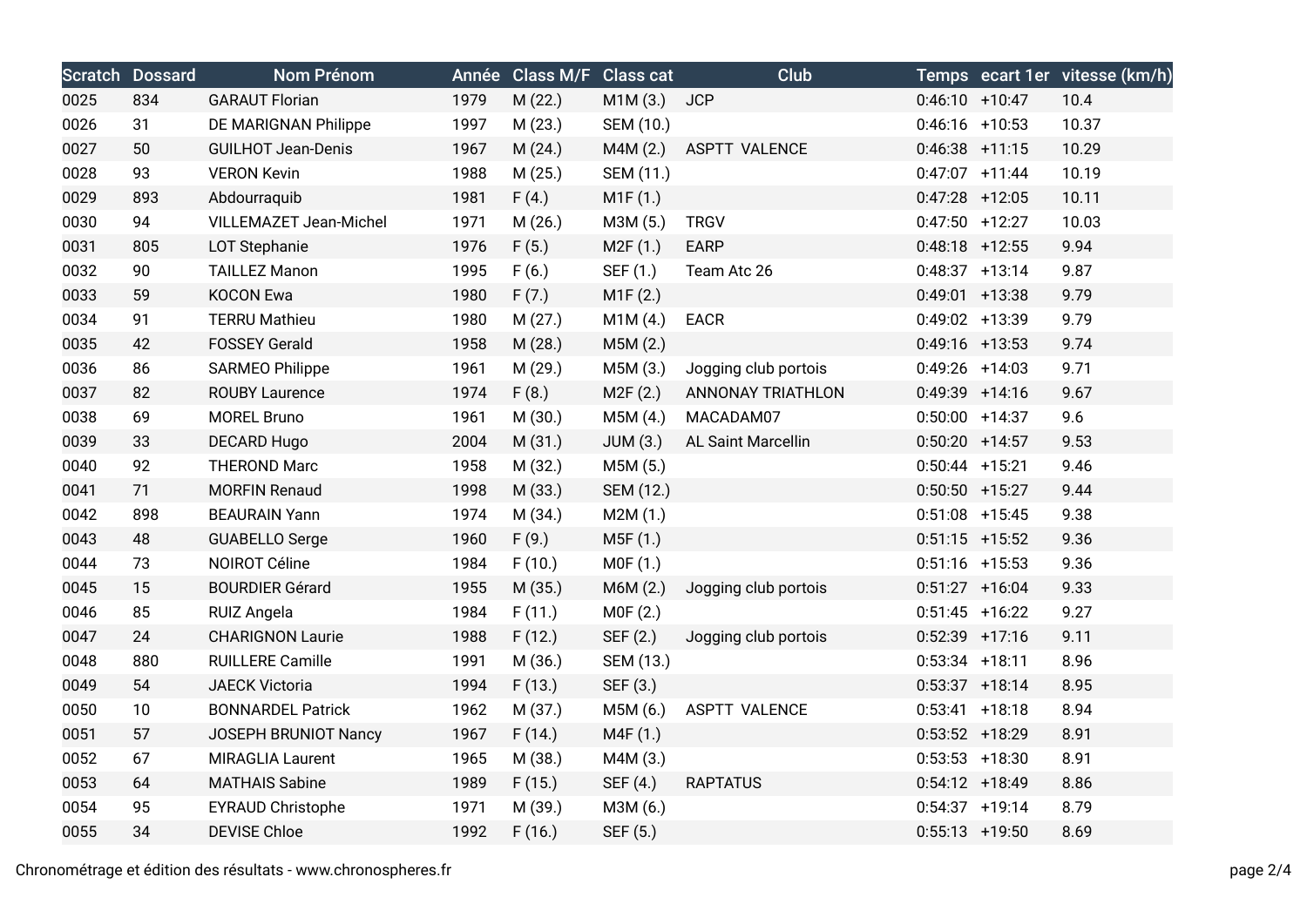|      | <b>Scratch Dossard</b> | <b>Nom Prénom</b>           |      | Année Class M/F Class cat |                       | <b>Club</b>                    |                   | Temps ecart 1er vitesse (km/h) |
|------|------------------------|-----------------------------|------|---------------------------|-----------------------|--------------------------------|-------------------|--------------------------------|
| 0056 | 60                     | <b>KONIECZNY Christine</b>  | 1965 | F(17.)                    | M4F (2.)              | Jogging club portois           | $0:55:22$ +19:59  | 8.67                           |
| 0057 | 96                     | TOULOUMET Sophie            | 1986 | F(18.)                    | M0F (3.)              |                                | $0:55:41 + 20:18$ | 8.62                           |
| 0058 | 70                     | <b>MOREL Caurie</b>         | 1993 | F(19.)                    | SEF (6.)              | Hermitage Tournonais Triathlon | $0:55:56$ +20:33  | 8.58                           |
| 0059 | 72                     | <b>MUTIN Manon</b>          | 1992 | F(20.)                    | SEF (7.)              |                                | $0:55:56$ +20:33  | 8.58                           |
| 0060 | 81                     | <b>REPELLIN Benjamin</b>    | 1996 | M (40.)                   | SEM (14.)             |                                | $0:56:23 + 21:00$ | 8.51                           |
| 0061 | 49                     | <b>GUERRAZ Amelie</b>       | 1981 | F(21.)                    | M1F(3.)               |                                | $0:56:58$ +21:35  | 8.43                           |
| 0062 | 76                     | PERRÉON Eloïse              | 2004 | F(22.)                    | <b>JUF (1.)</b>       | <b>Tarare Triathlon</b>        | $0:57:23$ +22:00  | 8.36                           |
| 0063 | 552                    | <b>CHAMBAUD Yolande</b>     | 1980 | F(23.)                    | M1F(4.)               |                                | $0:57:34$ +22:11  | 8.34                           |
| 0064 | 58                     | <b>KERGOAT Marine</b>       | 1973 | F(24.)                    | M2F (3.)              |                                | $0:57:49$ +22:26  | 8.3                            |
| 0065 | 63                     | LOUAHALA Ali-Patrick        | 1955 | M(41.)                    | M6M (3.)              | Les Légrémis                   | $0:58:00 + 22:37$ | 8.27                           |
| 0066 | 68                     | MORADELL-CASELLAS Alexandre | 1964 | M (42.)                   | M4M (4.)              |                                | $0:58:04$ +22:41  | 8.27                           |
| 0067 | 75                     | PAPOZ Denis                 | 1965 | M(43.)                    | M4M (5.)              | ALP (Athlé loisirs Pizançon)   | $0:58:08$ +22:45  | 8.26                           |
| 0068 | 26                     | <b>COLIAT Frédérique</b>    | 1978 | F(25.)                    | M1F (5.)              |                                | $0:58:26$ +23:03  | 8.21                           |
| 0069 | 56                     | JOSEPH Laurence             | 1960 | F(26.)                    | M5F (2.)              | <b>EARP</b>                    | $0:58:29$ +23:06  | 8.21                           |
| 0070 | 45                     | <b>CANET Carole</b>         | 1973 | F(27.)                    | M2F (4.)              | <b>ALP</b>                     | $0:58:35$ +23:12  | 8.19                           |
| 0071 | 74                     | <b>ODIER Laurence</b>       | 1987 | F(28.)                    | MOF(4.)               | ALP (Athlé loisirs Pizançon)   | $0:58:46$ +23:23  | 8.17                           |
| 0072 | 867                    | PALAISEMANGIA Severine      | 1977 | F(29.)                    | M <sub>2</sub> F (5.) |                                | $0:59:10 + 23:47$ | 8.11                           |
| 0073 | 66                     | MICHELON Noémie             | 1986 | F(30.)                    | M0F (5.)              |                                | $0:59:33 + 24:10$ | 8.06                           |
| 0074 | 44                     | <b>GAMON Nathalie</b>       | 1972 | F(31.)                    | M3F (1.)              | <b>ASPTT VALENCE</b>           | $0:59:35$ +24:12  | 8.05                           |
| 0075 | 46                     | <b>GONCALVES Norbert</b>    | 1963 | M(44.)                    | M4M (6.)              |                                | $0:59:39$ +24:16  | 8.05                           |
| 0076 | 77                     | <b>PLUTON Benjamin</b>      | 1994 | M (45.)                   | SEM (15.)             |                                | $0:59:39$ +24:16  | 8.04                           |
| 0077 | $\overline{2}$         | <b>ANTELME Josette</b>      | 1959 | F(32.)                    | M5F (3.)              |                                | $0:59:44 + 24:21$ | 8.04                           |
| 0078 | 99                     | <b>JUVENON Jeanne</b>       | 1969 | F(33.)                    | M3F (2.)              | <b>EARP</b>                    | $1:01:03$ +25:40  | 7.86                           |
| 0079 | 20                     | <b>BUREAU Valerie</b>       | 1968 | F(34.)                    | M3F (3.)              |                                | 1:01:12 +25:49    | 7.84                           |
| 0080 | 61                     | <b>LABLABJIAN Séverine</b>  | 1983 | F(35.)                    | M0F (6.)              |                                | $1:01:48$ +26:25  | 7.77                           |
| 0081 | 9                      | <b>BLONDEAU Matthieu</b>    | 1982 | M (46.)                   | M1M (5.)              |                                | $1:02:37 +27:14$  | 7.67                           |
| 0082 | 79                     | POURNAIN Cécile             | 1978 | F(36.)                    | M1F (6.)              |                                | $1:03:08$ +27:45  | 7.6                            |
| 0083 | 36                     | <b>DURAND Nathalie</b>      | 1975 | F(37.)                    | M2F(6.)               | ALP (Athlé loisirs Pizançon)   | $1:03:10 +27:47$  | 7.6                            |
| 0084 | 39                     | <b>EYCHENNE Lisa</b>        | 1988 | F(38.)                    | SEF (8.)              | ALP (Athlé loisirs Pizançon)   | $1:03:24$ +28:01  | 7.57                           |
| 0085 | 16                     | <b>BRASSAC Maggie</b>       | 1965 | F(39.)                    | M4F (3.)              | ALP (Athlé loisirs Pizançon)   | 1:03:30 +28:07    | 7.56                           |
| 0086 | 65                     | MICHEL Aurélie              | 1979 | F(40.)                    | M1F (7.)              | <b>ALP</b>                     | 1:03:30 +28:07    | 7.56                           |